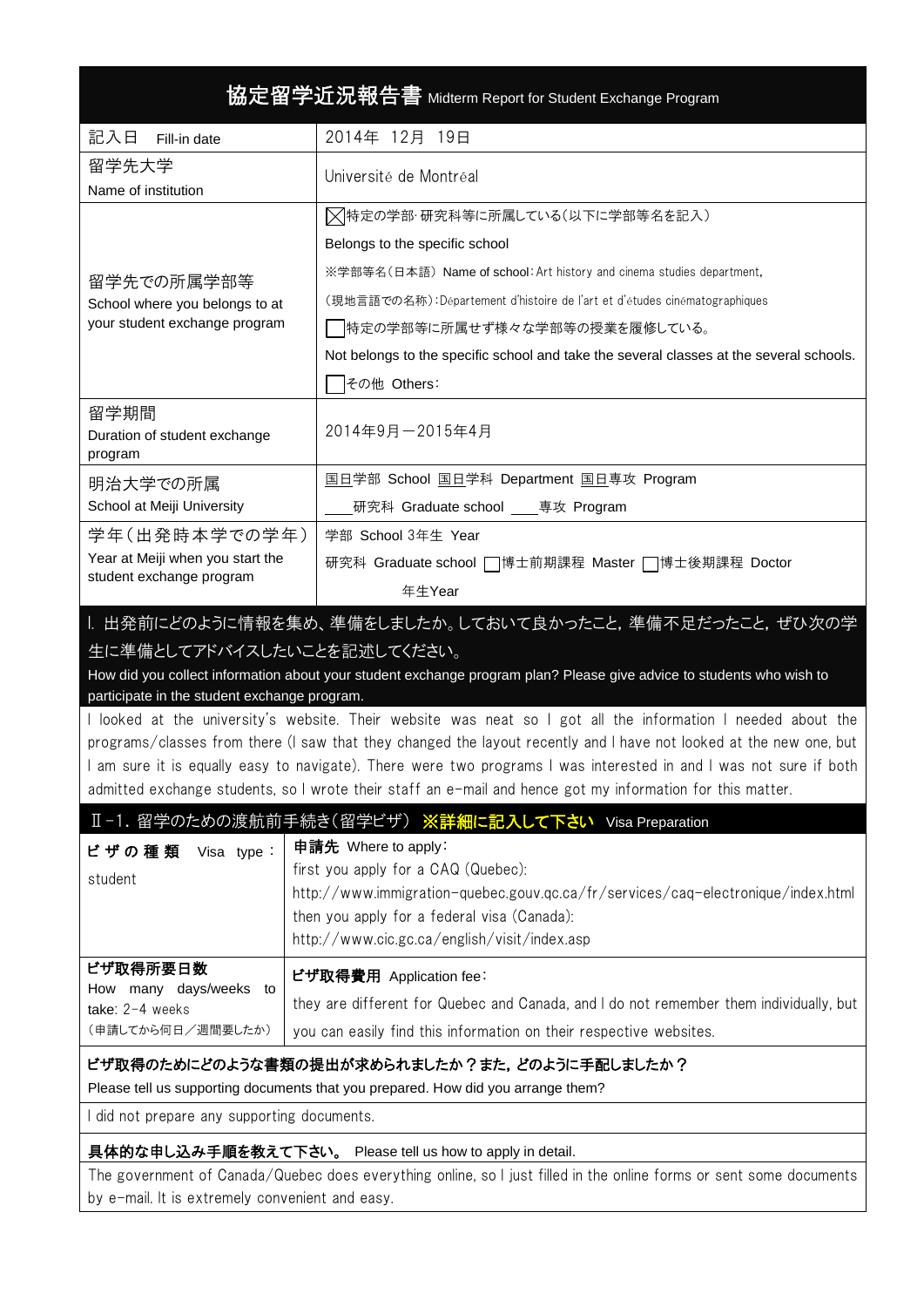### ビザ取得の際に,留学先国大使館で面接のあった方は,どのような質問を受けましたか?

Please tell us about visa interview if you had.

#### Did not have.

## ビザ取得に関して困った点・注意点 Tips, tricks and traps to get visa

Start early. Carefully read the information that the government(s) put online. Only use governmental websites (.gov and its second-level domains, such as .gouv.qc.ca/.gc.ca etc.), and take the information on other sources (.com or other) with a grain of salt.

# Ⅱ-2. 留学のための渡航前手続き(その他の事前準備について)

Other information for preparation to join the student exchange program

その他済ませておくべき準備があればお書き下さい(現地での現金調達準備,携帯電話購入,荷物運送など) Please tell us anything beneficial for preparation such as how to get cash locally and a cell phone, as well as how to send luggage.

I have a MasterCard that I use both to pay and withdraw money, since MasterCards work everywhere here with absolutely no problem.

## Ⅲ.現地到着後のながれ Process of your arrival

| 1.到着時の様子 When you arrive                                                                                                                                                                                                                                                      |                                                                                                                                                                             |                                                   |                                                         |                   |                                                     |  |
|-------------------------------------------------------------------------------------------------------------------------------------------------------------------------------------------------------------------------------------------------------------------------------|-----------------------------------------------------------------------------------------------------------------------------------------------------------------------------|---------------------------------------------------|---------------------------------------------------------|-------------------|-----------------------------------------------------|--|
| 利用航空会社<br>Airline company that<br>you used                                                                                                                                                                                                                                    | I came to Canada after spending some time in France, so the company I used is Corsair.                                                                                      |                                                   |                                                         |                   |                                                     |  |
| 航空券手配方法<br>How to get the air ticket                                                                                                                                                                                                                                          | always use Google with keywords such as "low cost flight"<br>※利用した旅行社・旅行サイト,格安航空券情報等があれば記入して下さい。Please tell us the travel<br>agencies and the website that you used if any. |                                                   |                                                         |                   |                                                     |  |
| 大学最寄空港名<br>Closest airport                                                                                                                                                                                                                                                    | Pierre Elliott Trudeau<br>International Airport (YUL)                                                                                                                       |                                                   | 現地到着時刻<br>Arrival time                                  | 17:35             |                                                     |  |
| キャンパスへの移動手段<br>How to get to the<br>campus                                                                                                                                                                                                                                    | □大学手配の<br>出迎え<br>Pick-up<br>service by the<br>institution                                                                                                                   | ⊠知人の<br>出迎え<br>Pick-up by<br>your<br>acquaintance | □公共交通機関<br>Public transportation<br>バス Bus<br>電車 Train) | タクシー<br>П<br>Taxi | ○その他 Other<br>on foot (from the<br>place I live in) |  |
| 移動の所要時間<br>Time required                                                                                                                                                                                                                                                      | Between 10 and 20 minutes (on foot).                                                                                                                                        |                                                   |                                                         |                   |                                                     |  |
| 空港からキャンパスへの移動の際の注意点,タクシー・公共交通機関で移動する際の行き方,料金等<br>Comment about getting to the campus from the airport, how to get to the campus by taxi or public transportation, and fare,<br>etc.                                                                                           |                                                                                                                                                                             |                                                   |                                                         |                   |                                                     |  |
| I did not go to the campus from the airport. I arrived a few days in advance to have the time to settle, so the only trip<br>l did from the airport was to my friends' place (they hosted me the first few days I was here, before I moved into the<br>university dormitory). |                                                                                                                                                                             |                                                   |                                                         |                   |                                                     |  |
| 大学到着日<br>Arrival time to the<br>institution                                                                                                                                                                                                                                   | N/A                                                                                                                                                                         |                                                   |                                                         |                   |                                                     |  |
| 2.住居について Housing                                                                                                                                                                                                                                                              |                                                                                                                                                                             |                                                   |                                                         |                   |                                                     |  |
| 到着後すぐに住居                                                                                                                                                                                                                                                                      | はい Yes                                                                                                                                                                      |                                                   | いいえを選んだ方:8月29日から入居可能だった                                 |                   |                                                     |  |

| 到着後すぐに住居               | $1000 \div 100$ | Ⅴ ∿ ∿ ⁄ㄴ ㄴ 2± / Ⅴ / _ / 」 - ㅇ 丿」 ∠ ㅇ ㅡ 니 / ・ つ ノ ヽ /ㅡ ㅡ」 HE / ㅡ ノ / ㅡ |
|------------------------|-----------------|-----------------------------------------------------------------------|
| 入居できましたか?              | 风いいえ No         | If you chose "No", when (mm/dd) could you move in?                    |
| Could you move in your |                 |                                                                       |
| place right after you  |                 |                                                                       |
| arrived?               |                 |                                                                       |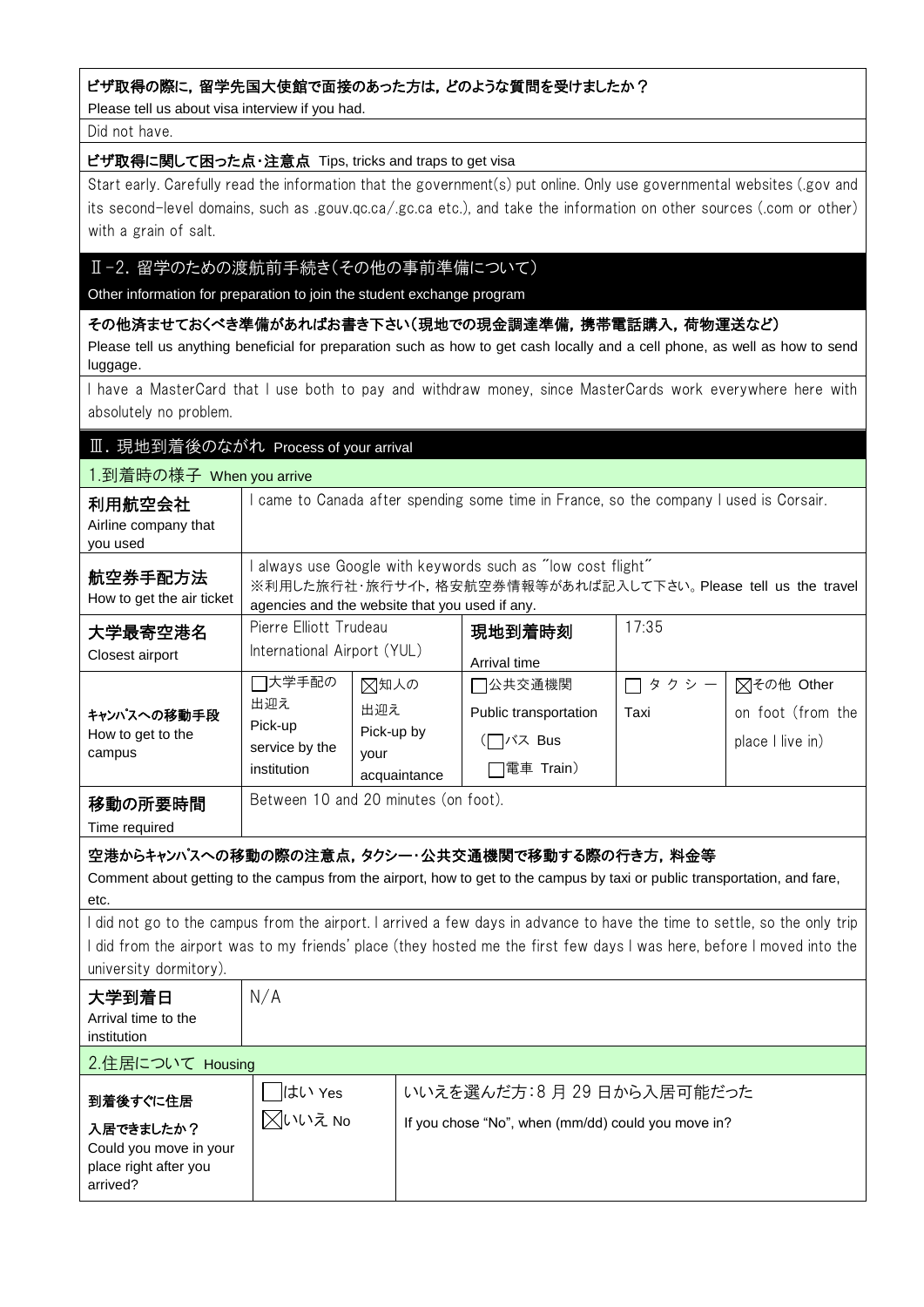| 住居のタイプ<br>Type of the housing                                                                                                               | ⊠その他 Other(shared house)<br>$\boxtimes$ 寮 Dormitory<br>アパート Apartment                                                                                                                                                                                                                                                                                                                                                |  |  |  |  |
|---------------------------------------------------------------------------------------------------------------------------------------------|----------------------------------------------------------------------------------------------------------------------------------------------------------------------------------------------------------------------------------------------------------------------------------------------------------------------------------------------------------------------------------------------------------------------|--|--|--|--|
| 部屋の種類<br>Type of room                                                                                                                       | $\mathcal{E}$                                                                                                                                                                                                                                                                                                                                                                                                        |  |  |  |  |
| ルームメイト<br>Roommate                                                                                                                          | 」日本人学生 Japanese student<br> 他国からの留学生 International student other than Japanese   │その他 Other( ˈ<br>$\lambda$                                                                                                                                                                                                                                                                                                          |  |  |  |  |
| 住居を探した方法<br>How to find the housing                                                                                                         | 对大学の斡旋 help from the institution   日分で探した find by yourself<br>│その他 Other(<br>$\left( \right)$                                                                                                                                                                                                                                                                                                                        |  |  |  |  |
| 住居の申込み手順<br>How to apply                                                                                                                    | I first stayed in the University of Montreal's dormitory. They send e-mails to new students<br>with information on the dormitory and ask you if you want to reserve a place, so you do this<br>with them by e-mail before your arrival. I then moved into a different place that I found<br>through the university of Montreal's website:<br>http://www.logement.umontreal.ca/trouver/index.htm                      |  |  |  |  |
| 住居は渡航前に,また渡航後すぐに見つかりましたか?トラブルはありましたか?<br>Did you find the housing before you arrive or right after your arrival? Did you have any troubles? |                                                                                                                                                                                                                                                                                                                                                                                                                      |  |  |  |  |
| After. The process was all right.                                                                                                           |                                                                                                                                                                                                                                                                                                                                                                                                                      |  |  |  |  |
|                                                                                                                                             | 3.留学先でのオリエンテーションについて Orientation                                                                                                                                                                                                                                                                                                                                                                                     |  |  |  |  |
| オリエンテーションの有無<br>Did you have an<br>orientation?                                                                                             | ⊠あった Yes ■なかった No                                                                                                                                                                                                                                                                                                                                                                                                    |  |  |  |  |
| 日程 Schedule                                                                                                                                 | The University of Montreal has its mandatory orientation on multiple dates every year, so<br>that students can go to the one that works best for them. Their staff will send you an e-mail<br>information<br>with<br>this,<br>look<br>their<br>online<br>calendars<br>on<br>or<br>at<br>you<br>can<br>(http://nouveauxetudiants.umontreal.ca/rentree/<br>or the more general<br>http://www.calendrier.umontreal.ca/) |  |  |  |  |
| 参加必須ですか?<br>Mandatory or not?                                                                                                               | ◯必須 Mandatory   任意参加 Not mandatory                                                                                                                                                                                                                                                                                                                                                                                   |  |  |  |  |
| 参加費用は?<br>Orientation fee                                                                                                                   | ⟩<br>$\boxtimes$ 無料 Free of charge<br> 有料 Charged (金額 How much:                                                                                                                                                                                                                                                                                                                                                      |  |  |  |  |
| 内容と様子は?<br>Content of the<br>orientation                                                                                                    | A lot of information, both about the university and general life in Quebec. Some examples: the<br>university's credit system, their staff, the transportation system in Montral, health<br>insurances.                                                                                                                                                                                                               |  |  |  |  |
| 留学生用特別がイダンス<br>Did you have an<br>orientation arranged for<br>international students?                                                       | ◯あった Yes<br>  なかった No                                                                                                                                                                                                                                                                                                                                                                                                |  |  |  |  |
| 授業開始日<br>Class begins                                                                                                                       | 9月2日から                                                                                                                                                                                                                                                                                                                                                                                                               |  |  |  |  |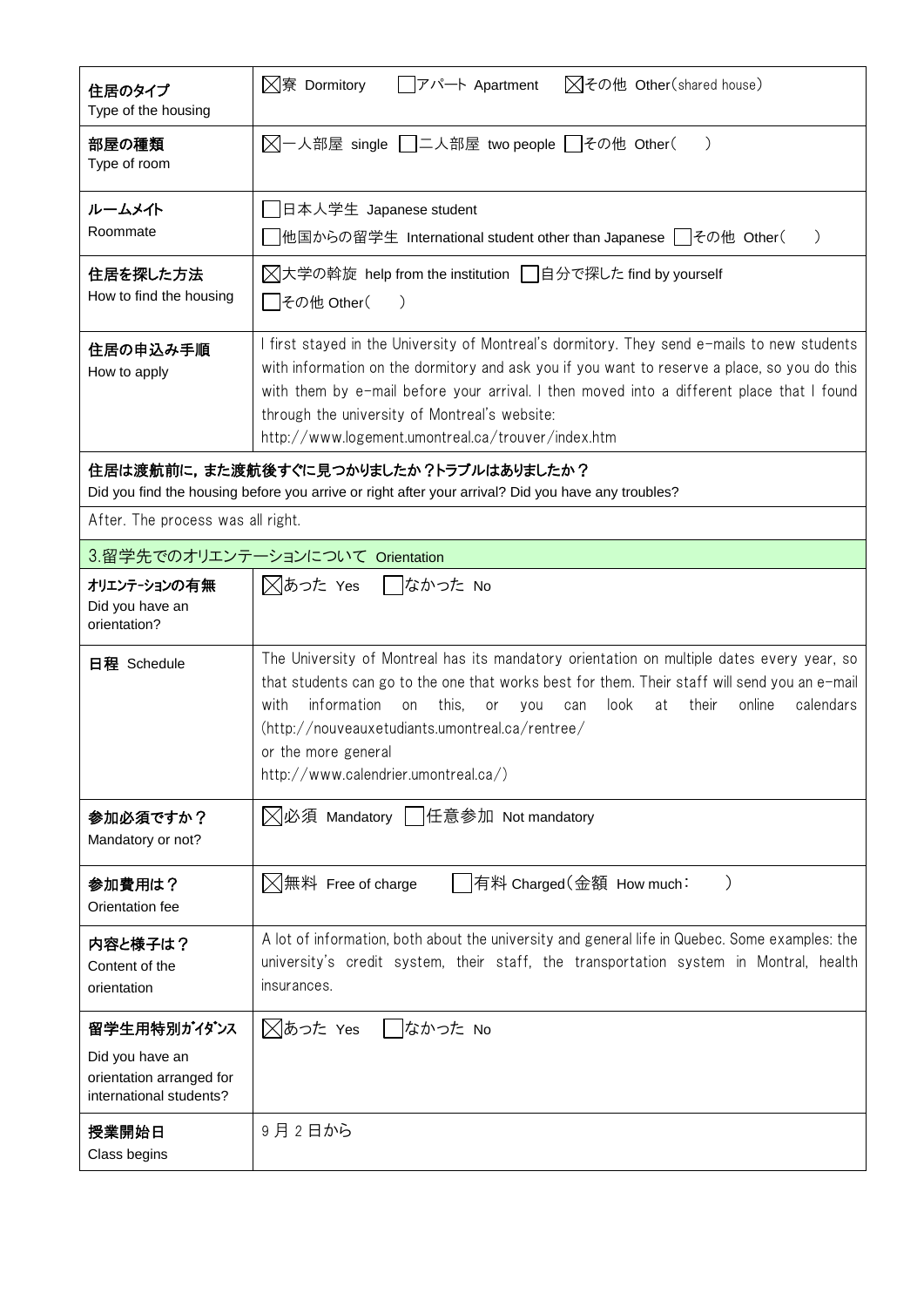| IV. その他、渡航してから必要な手続きについて Procedure after your arrival                                                                                                                                                                                                                                                                                                                                                                                                                                                                                                                                                                                       |
|---------------------------------------------------------------------------------------------------------------------------------------------------------------------------------------------------------------------------------------------------------------------------------------------------------------------------------------------------------------------------------------------------------------------------------------------------------------------------------------------------------------------------------------------------------------------------------------------------------------------------------------------|
| 現地で滞在許可等の申請の必要はありますか?いつ、どこで、方法は?日数、料金は?トラブルは?<br>1.<br>Did you need to go through procedure for permission of residency? If yes, please tell us when, where, and how you get.<br>How many days and how much do you need to pay? Did you have any troubles?                                                                                                                                                                                                                                                                                                                                                                                  |
| No.                                                                                                                                                                                                                                                                                                                                                                                                                                                                                                                                                                                                                                         |
| その他現地でした手続きは?(健康診断、予防接種等)いつ、どこで、方法、日数、料金は?トラブルは?<br>2.<br>Did you need to go through other procedures such as a medical examination and immunization? If yes, please tell us when,<br>where, and how you get. How many days and how much do you need to pay? Did you have any troubles?<br>No.                                                                                                                                                                                                                                                                                                                                              |
| 3. 現地で銀行口座を開設しましたか?手続方法、必要書類、日数、料金は?トラブルは?<br>Did you open the bank account locally? If yes, please tell us how to go through procedure including required documents.<br>How many days and how much do you need to pay?<br>No.                                                                                                                                                                                                                                                                                                                                                                                                              |
| 4. 現地で携帯電話を購入しましたか?手続方法、必要書類、日数、料金は?トラブルは?<br>Did you get a cell phone locally? If yes, please tell us how to go through procedure including required documents.<br>How many days and how much do you need to pay?                                                                                                                                                                                                                                                                                                                                                                                                                          |
| No.                                                                                                                                                                                                                                                                                                                                                                                                                                                                                                                                                                                                                                         |
| V. 履修科目と授業について Subjects and classes<br>1.履修登録はいつどのような形で行いましたか? When and how did you do class registration?                                                                                                                                                                                                                                                                                                                                                                                                                                                                                                                                  |
| 出発前に Before arrival (<br>月<br>日頃)<br>オンラインで登録 Online registration<br> 志願書類に記入して登録 Included in the application document<br>できなかった Cannot register   その他 Other(                                                                                                                                                                                                                                                                                                                                                                                                                                                                               |
| ▽到着後に After arrival(9 月 2 日頃)<br>オンラインで登録 Online registration<br> 国際オフィス等の仲介 Helped by international office<br>できなかった Cannot register<br>$\boxtimes$ その他 Other(Exchange students must do the registration with a member of the department they study in, possibly<br>before the beginning of classes)                                                                                                                                                                                                                                                                                                                                       |
| あった Yes<br>⊠なかった No<br>登録時に留学生として優先されることは<br>Did you have a priority as an international student at<br>your registration?                                                                                                                                                                                                                                                                                                                                                                                                                                                                                                                   |
| 優先が「あった」方はどのように優先されましたか? If yes, how did you have a priority?                                                                                                                                                                                                                                                                                                                                                                                                                                                                                                                                                                               |
| N/A                                                                                                                                                                                                                                                                                                                                                                                                                                                                                                                                                                                                                                         |
| 優先が「なかった」方はどのように登録しましたか? If no, how did you go through the registration?<br>Go to the department office during their opening hours, and a staff member will be there to register your classes with<br>you. If you want, you can check if the class(es) is not full yet through the university's portal before you go to the office.<br>出発前に授業を登録した方は,現地で変更・追加できましたか?また希望通りの授業が取れましたか?<br>If you register before your arrival, could you change/add subjects after your arrival? Could you take classes that you want?<br>There are set dates until which you can change as many classes as you want, to whatever classes you want. The only |
| thing to pay attention to is the maximum number of students - if this is already reached for a class, then you will not<br>be able to register it.                                                                                                                                                                                                                                                                                                                                                                                                                                                                                          |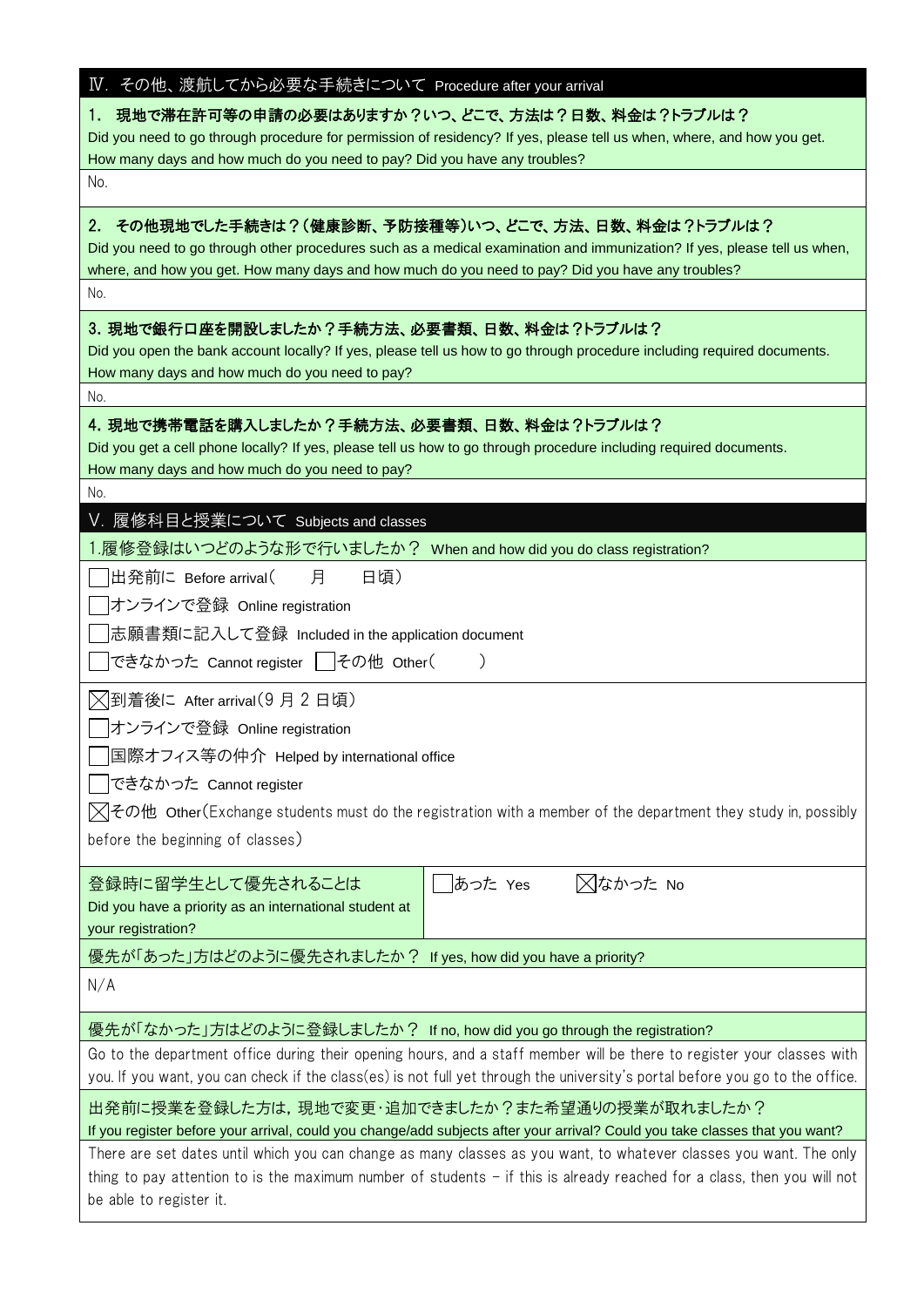| Ⅵ. 一週間のスケジュール 授業時間、課外活動、勉強時間等、毎日の生活について記入してください。                                                                                                                                                                                                               |                          |                                                                                        |                              |                                       |   |   |   |
|----------------------------------------------------------------------------------------------------------------------------------------------------------------------------------------------------------------------------------------------------------------|--------------------------|----------------------------------------------------------------------------------------|------------------------------|---------------------------------------|---|---|---|
|                                                                                                                                                                                                                                                                |                          | Weekly schedule; classes, extracurricular activities, study hours, and daily life etc. |                              |                                       |   |   |   |
|                                                                                                                                                                                                                                                                | 月                        | 火                                                                                      | 水                            | 木                                     | 金 | 土 | 日 |
| 7:00                                                                                                                                                                                                                                                           |                          |                                                                                        |                              |                                       |   |   |   |
| 8:00                                                                                                                                                                                                                                                           |                          |                                                                                        | Jeu vidéo et cinéma          |                                       |   |   |   |
| 9:00                                                                                                                                                                                                                                                           |                          |                                                                                        | Jeu vidéo et cinéma          |                                       |   |   |   |
| 10:00                                                                                                                                                                                                                                                          |                          |                                                                                        | Jeu vidéo et cinéma          |                                       |   |   |   |
| 11:00                                                                                                                                                                                                                                                          |                          |                                                                                        |                              |                                       |   |   |   |
| 12:00                                                                                                                                                                                                                                                          |                          |                                                                                        |                              |                                       |   |   |   |
| 13:00                                                                                                                                                                                                                                                          | Histoire du jeu<br>vidéo |                                                                                        | Les genres et<br>le cinéma 2 | Culture et<br>documentation du cinéma |   |   |   |
| 14:00                                                                                                                                                                                                                                                          | Histoire du jeu<br>vidéo |                                                                                        | Les genres et<br>le cinéma 2 | Culture et<br>documentation du cinéma |   |   |   |
| 15:00                                                                                                                                                                                                                                                          | Histoire du jeu<br>vidéo |                                                                                        | Les genres et<br>le cinéma 2 | Culture et<br>documentation du cinéma |   |   |   |
| 16:00                                                                                                                                                                                                                                                          |                          | Esthétique et design<br>vidéoludique                                                   |                              |                                       |   |   |   |
| 17:00                                                                                                                                                                                                                                                          |                          | Esthétique et design<br>vidéoludique                                                   |                              |                                       |   |   |   |
| 18:00                                                                                                                                                                                                                                                          |                          | Esthétique et design<br>vidéoludique                                                   |                              |                                       |   |   |   |
| 19:00                                                                                                                                                                                                                                                          |                          |                                                                                        |                              |                                       |   |   |   |
| 20:00                                                                                                                                                                                                                                                          |                          |                                                                                        |                              |                                       |   |   |   |
| 21:00                                                                                                                                                                                                                                                          |                          |                                                                                        |                              |                                       |   |   |   |
| 22:00                                                                                                                                                                                                                                                          |                          |                                                                                        |                              |                                       |   |   |   |
| 23:00                                                                                                                                                                                                                                                          |                          |                                                                                        |                              |                                       |   |   |   |
| 24:00                                                                                                                                                                                                                                                          |                          |                                                                                        |                              |                                       |   |   |   |
| <u>VII. 現在</u> までの感想 Comment so far<br>留学先大学、プログラムについて、授業、宿舎、生活全般についてなど、自由に書いてください。<br>About the institution, the program, classes, and the dormitory, etc.<br>The above schedule is my classes only. Other activities are too variable to put in a timetable. |                          |                                                                                        |                              |                                       |   |   |   |
|                                                                                                                                                                                                                                                                |                          |                                                                                        |                              |                                       |   |   |   |

Here, you are expected to study seriously. A class is 3 hours long, and for each class students are expected to do at least 6 hours of individual study. This is the data that the University of Montreal gives out, but of course the actual number of hours you study outside of class may be different according to your abilities.

The university offers a lot of additional services, such as interest groups (same thing as clubs/circles), volunteering possibilities, French language assistance, free tickets for hockey and football matches of the university teams, free concerts by the Music Department, lots of additional orientations about many aspects of university life (such as how the library is organized, how to use their online services, how to organize your time effectively etc.), and plenty of other activities. You can find information about all this on the university's websites, too.